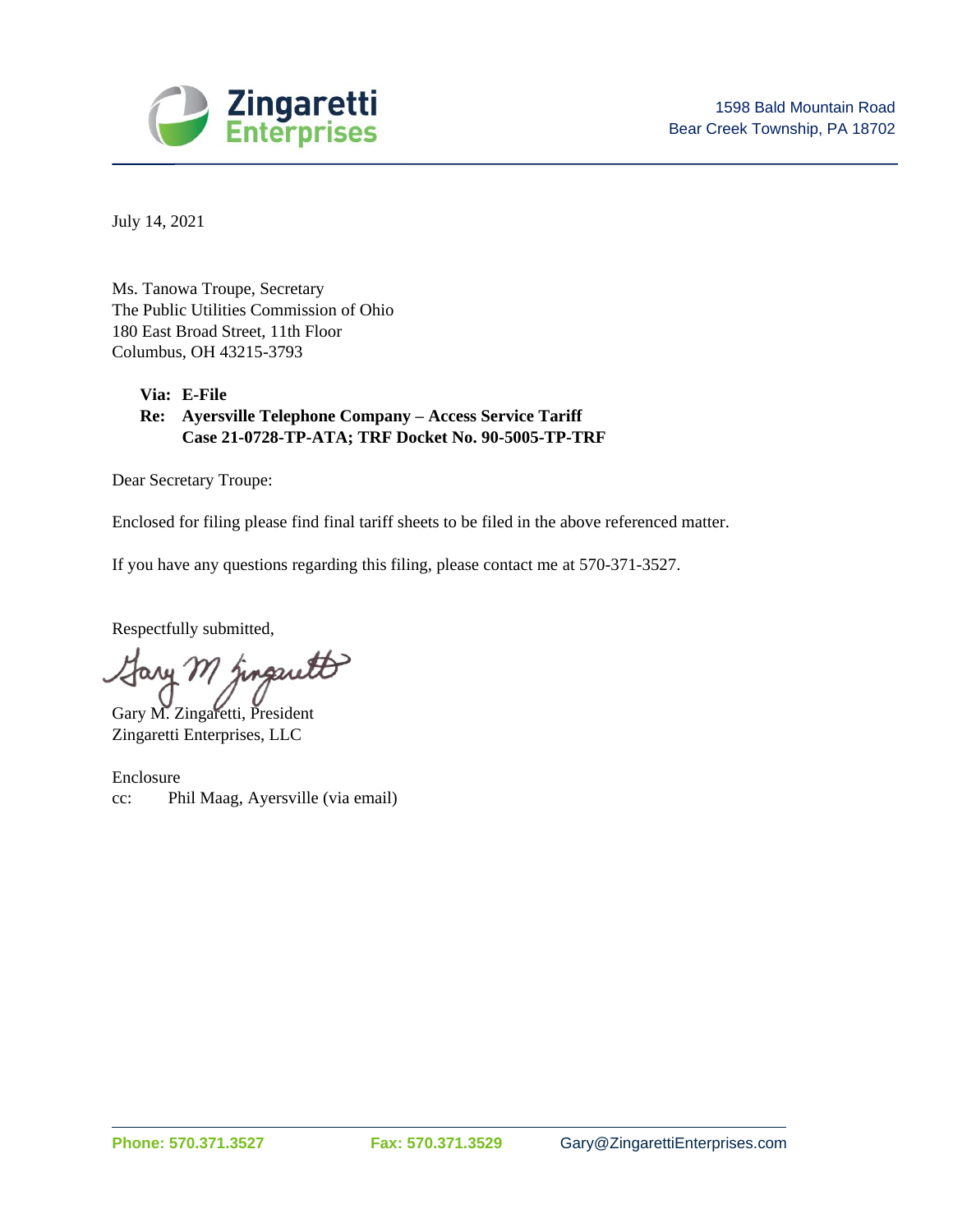## P.U.C.O. No 1 ACCESS SERVICE TARIFF

The rates, charges and conditions for the provision of Intrastate Carrier Access Service are as specified in TARIFF F.C.C. No. 3, No. 4 and No. 5 (filed with the Federal Communications Commission by the National Exchange Carrier Association), as each now exists, and as each may be revised, added to, or supplemented. The effectiveness of Section No. 4, End User Access Service, as applied to Intrastate Customers, has been suspended by the Public Utilities Commission. (T) (T)

| Section 1  | <b>Application of Tariff</b>                                                                                                                                                                       |            |
|------------|----------------------------------------------------------------------------------------------------------------------------------------------------------------------------------------------------|------------|
| Section 2  | <b>General Regulations</b>                                                                                                                                                                         |            |
| Section 3  | Carrier Common Line Access Service                                                                                                                                                                 |            |
|            | Except that Carrier Common Line Charges applied to the Intrastate Jurisdiction<br>shall be as set forth on Sheet $10*$                                                                             | (T)        |
|            | * Pursuant to the May 22, 1997 entry of the Public Utilities Commission of Ohio in<br>Case No. 96-1310-TP-COI, these rates are effective retroactively to April 15, 1997.                          |            |
| Section 4  | Not applicable in the State of Ohio                                                                                                                                                                |            |
| Section 5  | Ordering Options for Switched and Special Access Service                                                                                                                                           |            |
| Section 6  | <b>Switched Access Service</b>                                                                                                                                                                     |            |
|            | Except that local switched access rates applied to the intrastate jurisdiction shall<br>remain at the levels existing on December 31, 1997. These rates are set forth on<br>Sheet 10 and Sheet 11. | (T)<br>(T) |
| Section 7  | Special Access Service                                                                                                                                                                             |            |
| Section 9  | Directory Assistance Service                                                                                                                                                                       |            |
| Section 10 | Special Federal Government Access Services                                                                                                                                                         |            |
| Section 11 | Special Facilities Routing of Access Services                                                                                                                                                      |            |
| Section 12 | Specialized Service or Arrangements                                                                                                                                                                |            |
| Section 13 | Additional Engineering, Additional Labor & Miscellaneous Services                                                                                                                                  |            |
|            |                                                                                                                                                                                                    |            |

Section 14 Exceptions to Special Access Service Offering

TARIFF F.C.C. NO. 3 – SPECIAL CONSTRUCTION

TARIFF F.C.C. NO. 4 – WIRE CENTER INFORMATION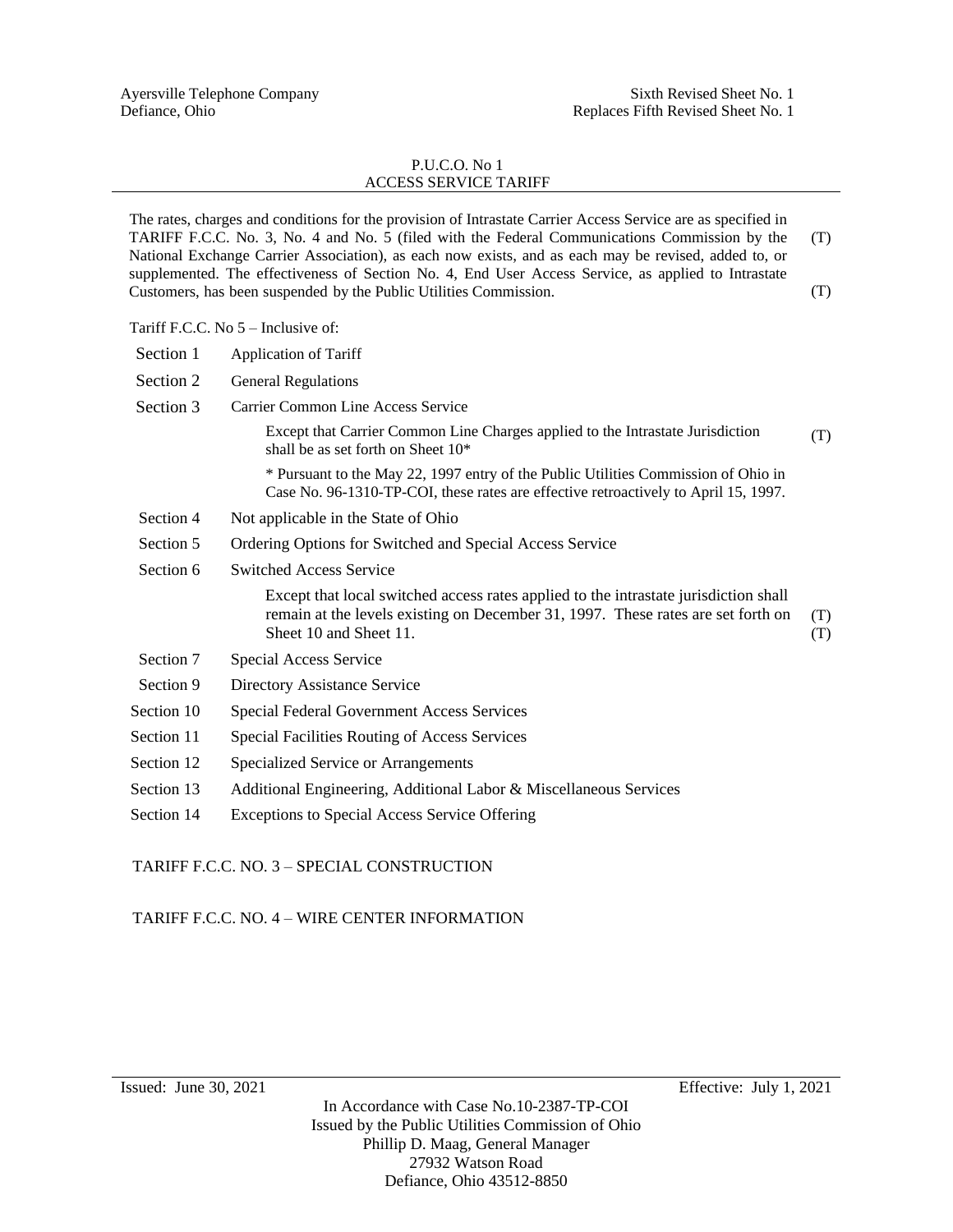Ayersville Telephone Company **P.U.C.O.** Tariff No. 1 Defiance, Ohio Second Revised Sheet No. 10 Replaces First Revised Sheet No. 10

## P.U.C.O. No 1 ACCESS SERVICE TARIFF

|                        | <b>Carrier Common Line Charge</b>                              | Rate            |
|------------------------|----------------------------------------------------------------|-----------------|
|                        | Premium Access, per minute                                     |                 |
|                        | Terminating                                                    | \$.000000       |
|                        | Originating (Non-Toll Free)                                    | \$.015000       |
|                        | Originating (Toll Free)                                        | \$.000000       |
|                        | <b>Transport Interconnection Charge (TIC)</b>                  |                 |
|                        | Terminating                                                    | \$.000000       |
|                        | Originating (Non-Toll Free)                                    | \$.015055       |
|                        | Originating (Toll Free)                                        | \$.000000       |
| <b>Local Transport</b> |                                                                |                 |
|                        | <b>Tandem Switched Transport</b>                               |                 |
| a)                     | Tandem Switched Facility, per access minute per mile           |                 |
|                        | Terminating                                                    | $\frac{1}{2}$   |
|                        | Originating (Non-Toll Free)                                    | \$.000090       |
|                        | Originating (Toll Free)                                        | \$.000000       |
| b)                     | Tandem Switched Termination, per access minute per termination |                 |
|                        | Terminating                                                    | $\frac{1}{2}$ * |
|                        | Originating (Non-Toll Free)                                    | \$.000443       |
|                        | Originating (Toll Free)                                        | \$.000000       |
| c)                     | Tandem Switching, per tandem switched minute                   |                 |
|                        | Terminating                                                    | $\frac{1}{2}$ * |
|                        | Originating (Non-Toll Free)                                    | \$.001054       |
|                        | Originating (Toll Free)                                        | \$.000000       |
| $\rm d$                | Joint Tandem Switched Transport **                             |                 |
|                        | Originating (Toll Free)                                        | $\frac{1}{2}$ * |

exists, and as it may be revised, added to or supplemented.

\*\* The Joint Tandem Switched Transport rate element applies per tandem to originating toll free minutes only in lieu of the Tandem Switched Facility and Tandem Switched Termination rate (N) elements as of July 1, 2021.

In Accordance with Case No.10-2387-TP-COI Issued by the Public Utilities Commission of Ohio Phillip D. Maag, General Manager 27932 Watson Road Defiance, Ohio 43512-8850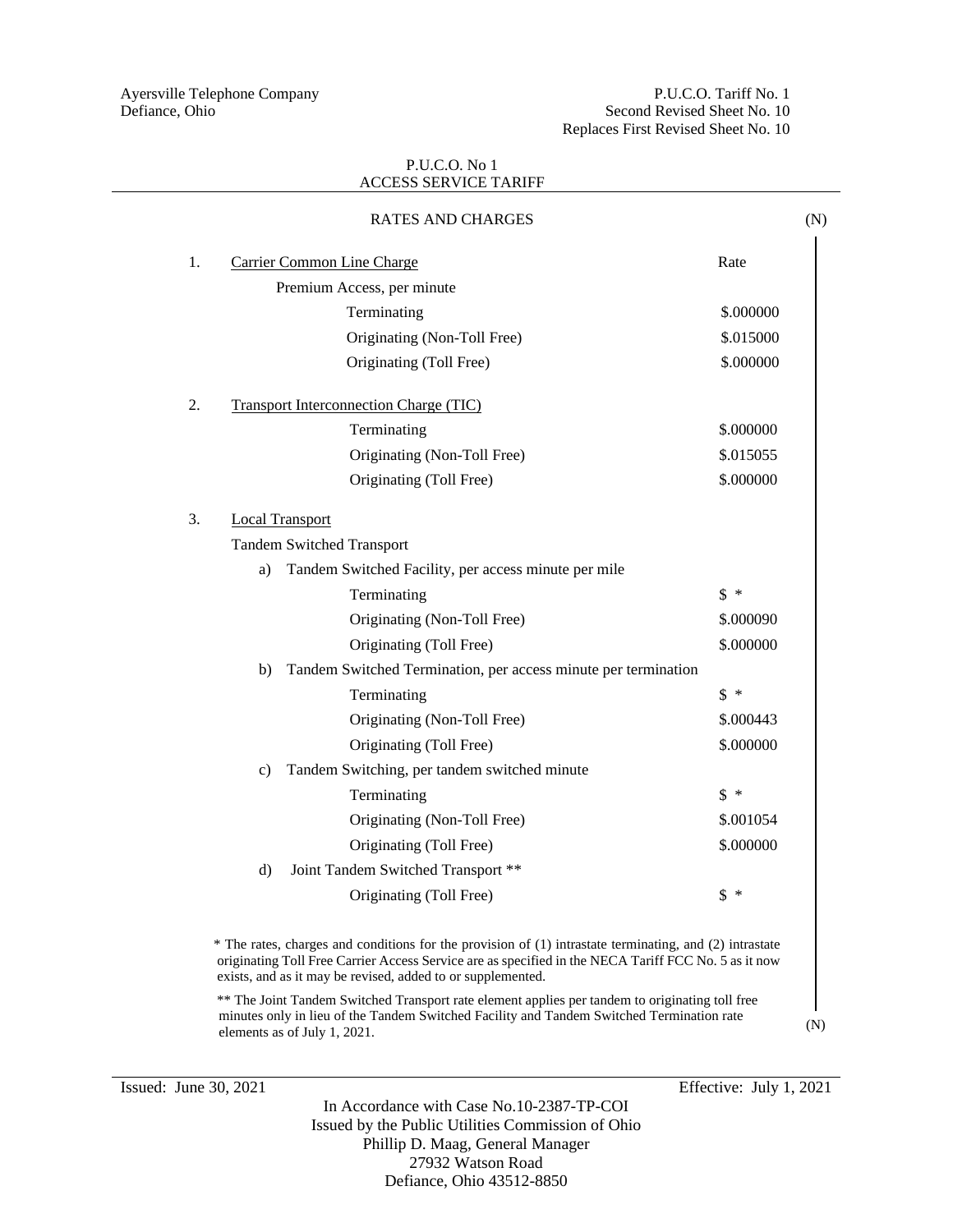Ayersville Telephone Company P.U.C.O. Tariff No. 1<br>Defiance, Ohio Second Revised Sheet No. 11 Second Revised Sheet No. 11 Replaces First Revised Sheet No. 11

|    |            | <b>RATES AND CHARGES</b>                      |                | (N) |
|----|------------|-----------------------------------------------|----------------|-----|
| 4. | End Office |                                               |                |     |
|    | a)         | Local Switching                               |                |     |
|    |            | Terminating                                   | \$<br>∗        |     |
|    |            | Originating (Non-Toll Free)                   | \$.040400      |     |
|    |            | Originating (Toll Free)                       | $\mathbb{S}$ * |     |
|    | b)         | Information Surcharge, per 100 access minutes |                |     |
|    |            | Terminating                                   | \$<br>$\ast$   |     |
|    |            | Originating (Non-Toll Free)                   | \$.019800      |     |
|    |            | Originating (Toll Free)                       | \$<br>∗        |     |

## P.U.C.O. No 1 ACCESS SERVICE TARIFF

\* The rates, charges and conditions for the provision of (1) intrastate terminating, and (2) intrastate originating Toll Free Carrier Access Service are as specified in the NECA Tariff FCC No. 5 as it now exists, and as it may be revised, added to or supplemented. (N) | (N)

Issued: June 30, 2021 Effective: July 1, 2021

In Accordance with Case No.10-2387-TP-COI Issued by the Public Utilities Commission of Ohio Phillip D. Maag, General Manager 27932 Watson Road Defiance, Ohio 43512-8850